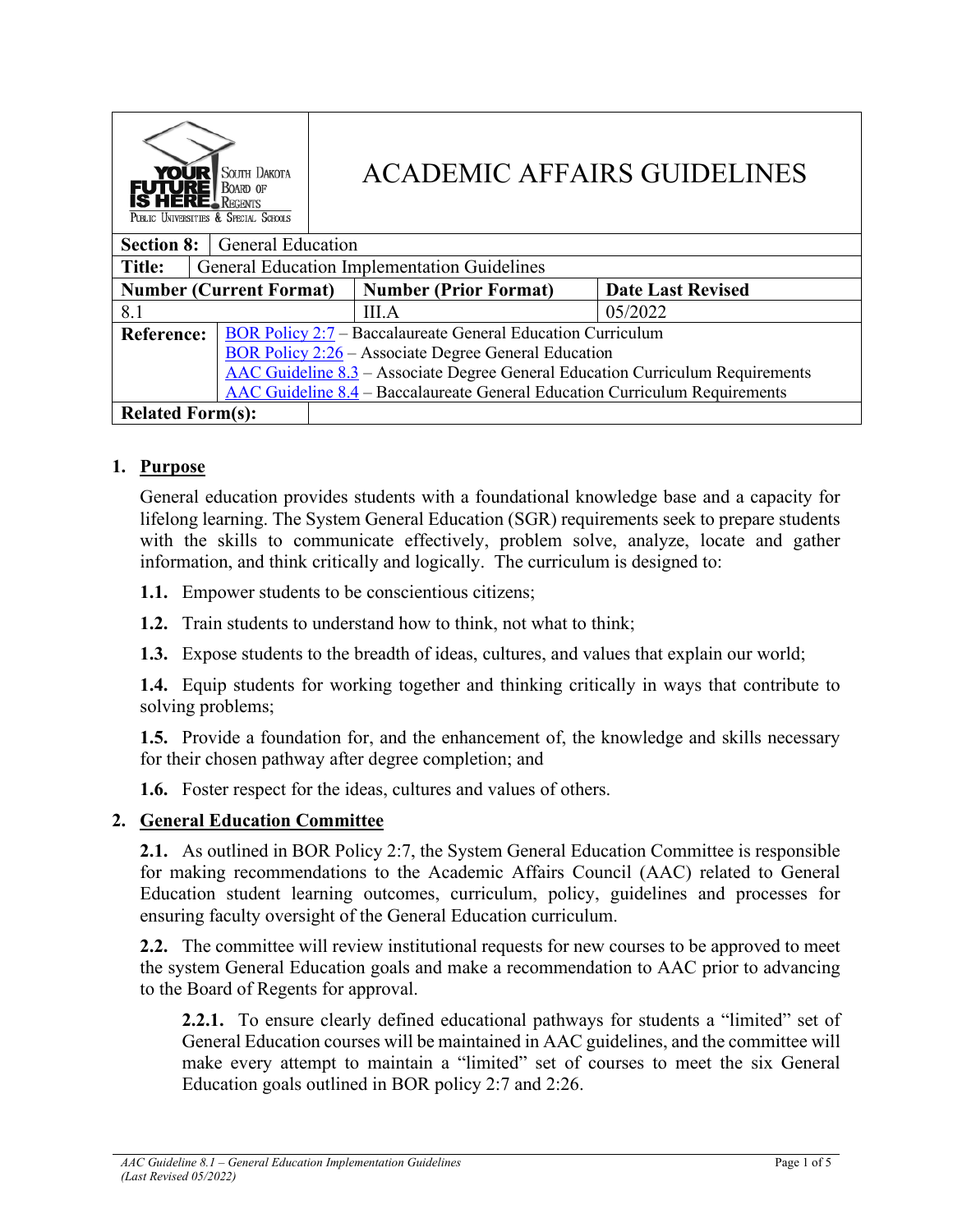**2.2.2.** To meet the learning outcomes affiliated with each of the six General Education goals, courses should be designed to foster student intellectual development in the given content area.

**2.2.2.1.** Discipline specific courses designed to meet unique goals or learning outcomes will be excluded from the list of approved courses.

**2.2.2.2.** Specialized courses with a narrow lens in a given subject area should be limited, especially when additional foundational knowledge is necessary for a student to gain an understanding of the content area.

**2.2.3.** To accomplish the goal of maintaining a limited set of courses, a zero-sum approach will be used to manage the addition of new courses seeking final approval by the Board of Regents under the following framework:

**2.2.3.1.** Institutions must request the removal of an existing General Education course from the approved matrix to coincide with the addition of a new course for any given goal area.

**2.2.3.2.** When a common course is approved for inclusion by one Regental institution, the course will be included on the matrix for all institutions currently offering the course. In these instances, non-originating institutions will be waived from the requirement to remove a course under the zero-sum approach.

**2.2.4.** Institutions must advance General Education curriculum requests to the committee in December and make recommendations to AAC for consideration at their annual February meeting. AAC General Education curriculum recommendations will be forwarded to the Board for consideration during their March meeting.

**2.3.** Educational Pathways and Prerequisite Courses.

**2.3.1.** When clearly defined prerequisites impact upper division course requirements at the programmatic level for students, a limited set of courses shall be maintained. This will ensure that students are provided the necessary guidance for making decisions that will positively impact their course taking patterns and timeliness toward degree completion.

**2.3.2.** For goal areas where pre-requisites are not an issue, the committee shall carefully consider the addition of specialized courses that provide depth of knowledge that may require a general survey of the discipline for students to gain an appreciation of the discipline.

# **3. Committee Review of General Education Assessment Outcomes.**

**3.1.** Following the assessment of student sample work against the approved rubrics in General Education Assessment guidelines, the committee will engage discipline councils to evaluate the outcome of the assessment process and make recommendations to:

**3.1.1.** Further refine the criteria across the three common standards for exemplary, proficient, below proficient for the approved rubrics;

**3.1.2.** Modify or add additional learning outcomes for their respective goal areas;

**3.1.3.** Evaluate course alignment against the system learning outcomes;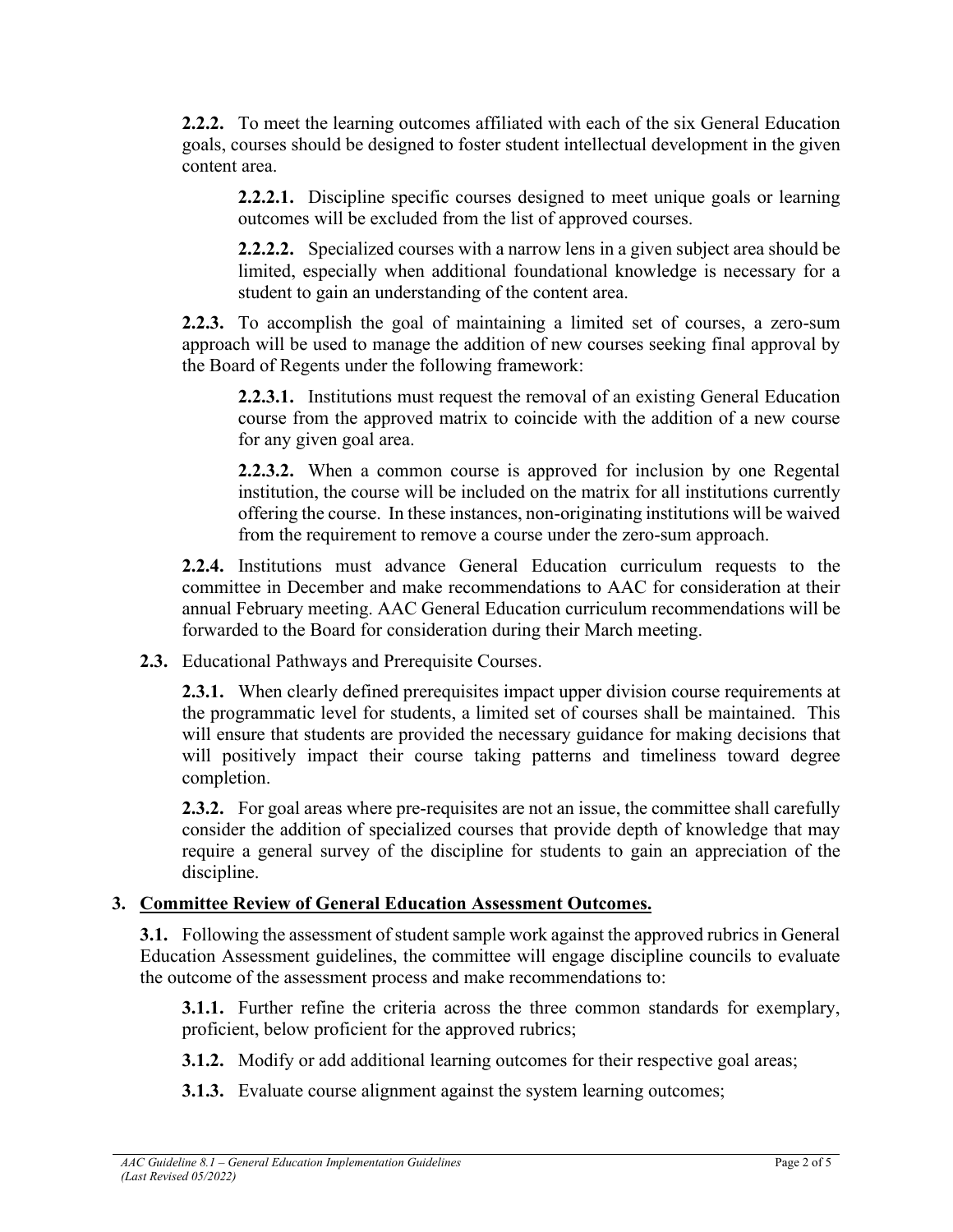**3.1.4.** Provide guidance for assignments submitted as a result of the course random selection process;

**3.1.5.** Propose revisions to the General Education assessment process.

**3.2.** The General Education committee will consider recommendations from the discipline councils and propose revisions to either AAC guidelines or BOR policy 2:7 or 2:26.

### **4. Course Restrictions and Transfer**

**4.1.** The System General Education Requirements outlined in BOR Policy 2:7 and 2:26 will be effective for students entering in Fall 2017.

**4.1.1.** Only 100/200 level courses shall be included on the approved course list outline in AAC Administrative Guidelines.

**4.1.2.** For transfer equivalency purposes, exceptions based on student background may be made utilizing the established individual university academic appeal process.

**4.1.3.** Honors courses equivalent to identified System general education courses may be approved but must meet the System requirements and align with the established learning outcomes.

**4.1.4.** Performance courses shall not be used to meet Goal #4.

- **4.2.** University catalogs will print the System requirements in the approved format.
- **4.3.** General Education Transfer

**4.3.1.** System General Education Requirements successfully completed at the sending South Dakota Regental institution will be accepted towards meeting these requirements at the receiving South Dakota Regental institution.

**4.3.2.** Transfer credit from an institution external to the Regental system that has been transcripted by one institution, will be accepted towards meeting requirements at all campuses.

### **5. Bachelors and Associate Degree Benchmarks**

**5.1.** Bachelor's Degree Seeking Students

**5.1.1.** The **12** hours of Foundational General Education Requirements specified below shall be completed within the first 30 hours or pre-registration holds will be applied to students:

| <b>Course Requirements</b>      | <b>Credit Hours</b> |
|---------------------------------|---------------------|
| Written Communication (Goal #1) |                     |
| Oral Communication (Goal #2)    | 3                   |
| Mathematics (Goal #5)           | 3                   |
| Natural Science (Goal #6)       | 3                   |
| <b>Total</b>                    | 12                  |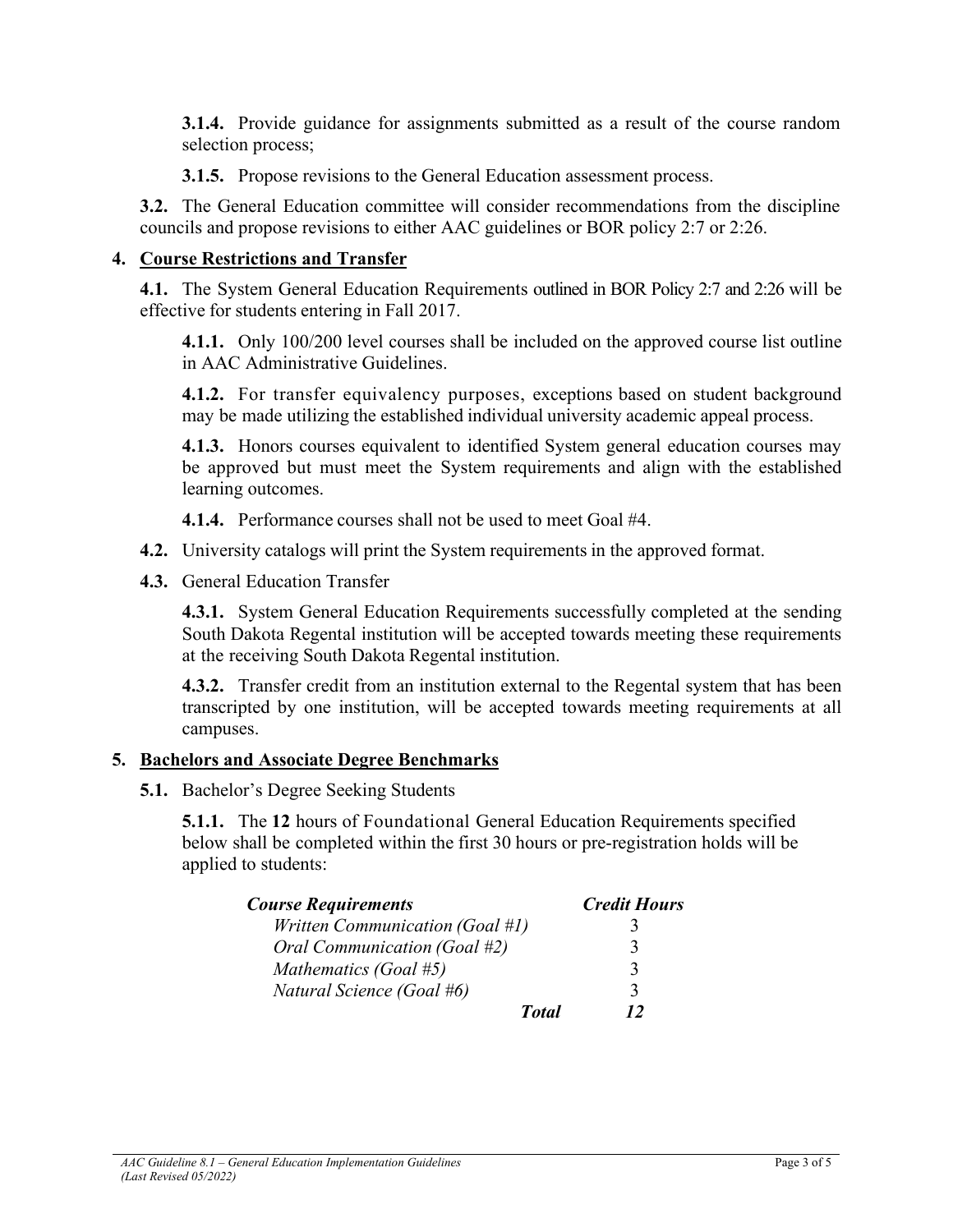**5.1.2.** All System General Education Requirements shall be completed within the first  $90<sup>1</sup>$  $90<sup>1</sup>$  $90<sup>1</sup>$  hours or pre-registration holds will be applied to students.

**5.2.** Associates Degree Seeking Students

**5.2.1.** The **12** hours of Foundational General Education Requirements specified below shall be completed within the first 30 hour or pre-registration holds will be applied to students:

| <b>Course Requirements</b>      | <b>Credit Hours</b> |
|---------------------------------|---------------------|
| Written Communication (Goal #1) |                     |
| Oral Communication (Goal #2)    |                     |
| Mathematics (Goal #5)           |                     |
| Natural Science (Goal #6)       |                     |
| <b>Total</b>                    | 12                  |

**5.3.** Pre-General Education Courses in English and Mathematics

**5.3.1.** Pre-general education courses include remedial mathematics and English courses. Students who are placed into remedial courses must successfully complete the remedial course(s) prior to enrolling in initial General Education courses in English composition and mathematics.

**5.3.2.** Students placed in pre-general education courses must enroll in and successfully complete the courses within the first 30 credit hours attempted.

**5.3.3.** If a student does not complete the pre-general education course(s) within the first 30 credit hours attempted, during the next 15 credit hours attempted, the student must enroll in and complete the pre-general and foundational general education course(s). If not completed student course registrations for future terms will be blocked until the student meets with an advisor. Even after advising, self-service registration will not be allowed (staff-enabled registrations will include only required pre-general education coursework in all subsequent terms until completed).

**5.3.4.** The Vice President for Academic Affairs may grant an exception.

**5.4.** Transfer Student Pre-General Education Courses in English & Mathematics

**5.4.1.** Students transferring from non-Regental institutions must enroll in pre-general education courses during the first 30 attempted Regental credit hours. These students may enroll in other courses concurrently with the pre-general education courses.

**5.4.2.** If the student does not complete the pre-general education courses during the first 30 Regental credit hours attempted, during the next 15 credit hours attempted, the student must enroll in and complete the pre-general education course(s). If the student does not successfully complete the pre-general education course(s) within 45 attempted Regental credit hours, the only course(s) in which a student may enroll is the pre-general education course(s); and the student's status is changed from degree seeking to non-degree seeking.

<span id="page-3-0"></span> $<sup>1</sup>$  Blocks registration until student meets with advisor; this advisor is expected to assure registration in remaining</sup> general education coursework.